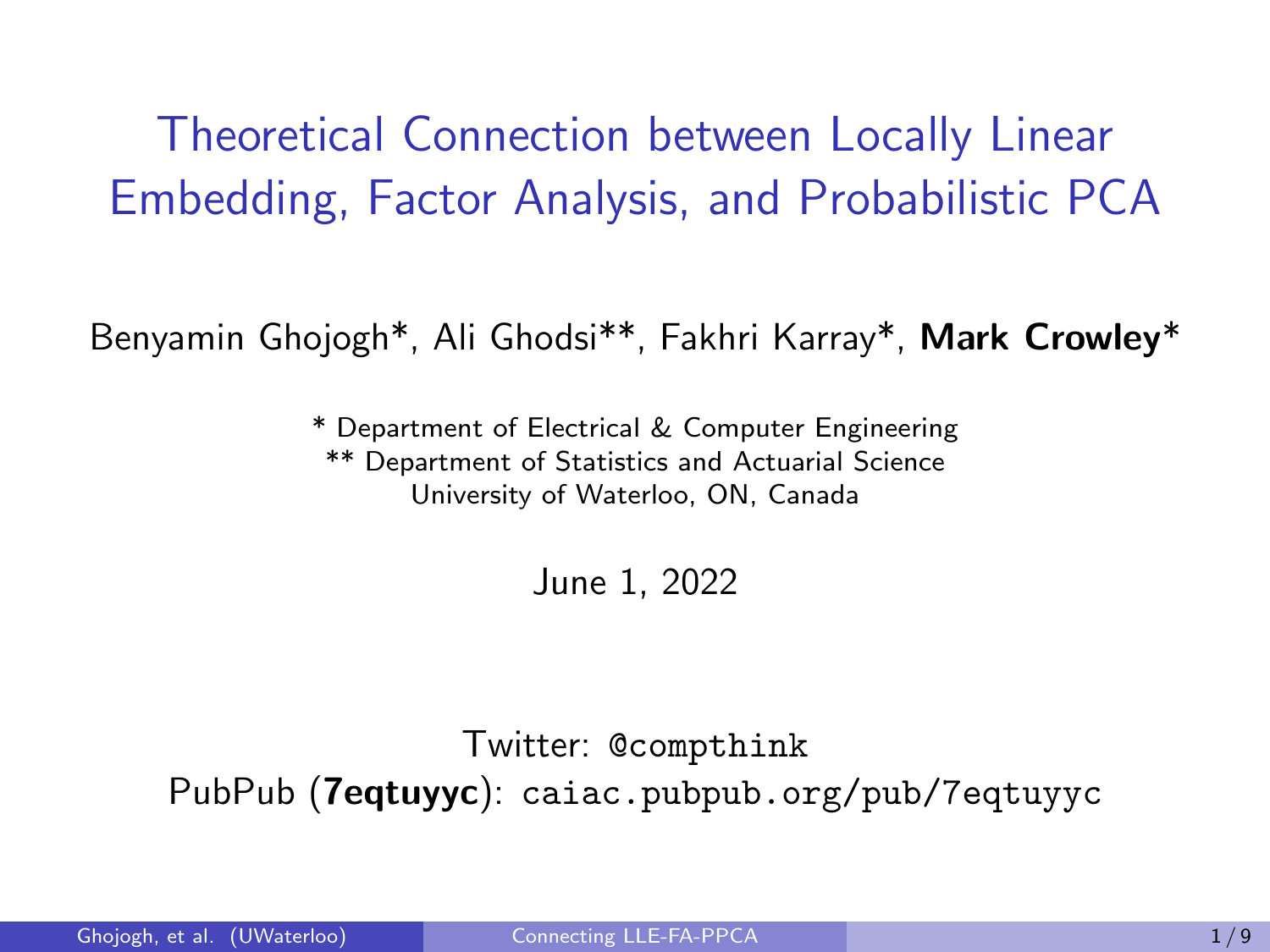## What is Dimensionality Reduction?

- Big Idea: extracting informative low-dimensional features from high-dimensional data.
- Also known as: Manifold Learning, Feature Extraction, Finding a "projection" to a simpler space
- Useful for: Data Preprocessing and Reduction, Visualizaton, Improved Performance on high-dimensional data, ML on Embedded Systems, ..., many more.

Dimensonality Reduction methods can be divided into three broad categories:

- **1** Spectral methods:
	- ▶ Examples: PCA and LLE
- 2 Probabilistic methods:
	- ▶ Examples: Probabilistic PCA, Factor Analysis
- **3** Neural network-based methods:
	- ▶ Examples: Restricted Boltzmann Machine, Variational Autoencoder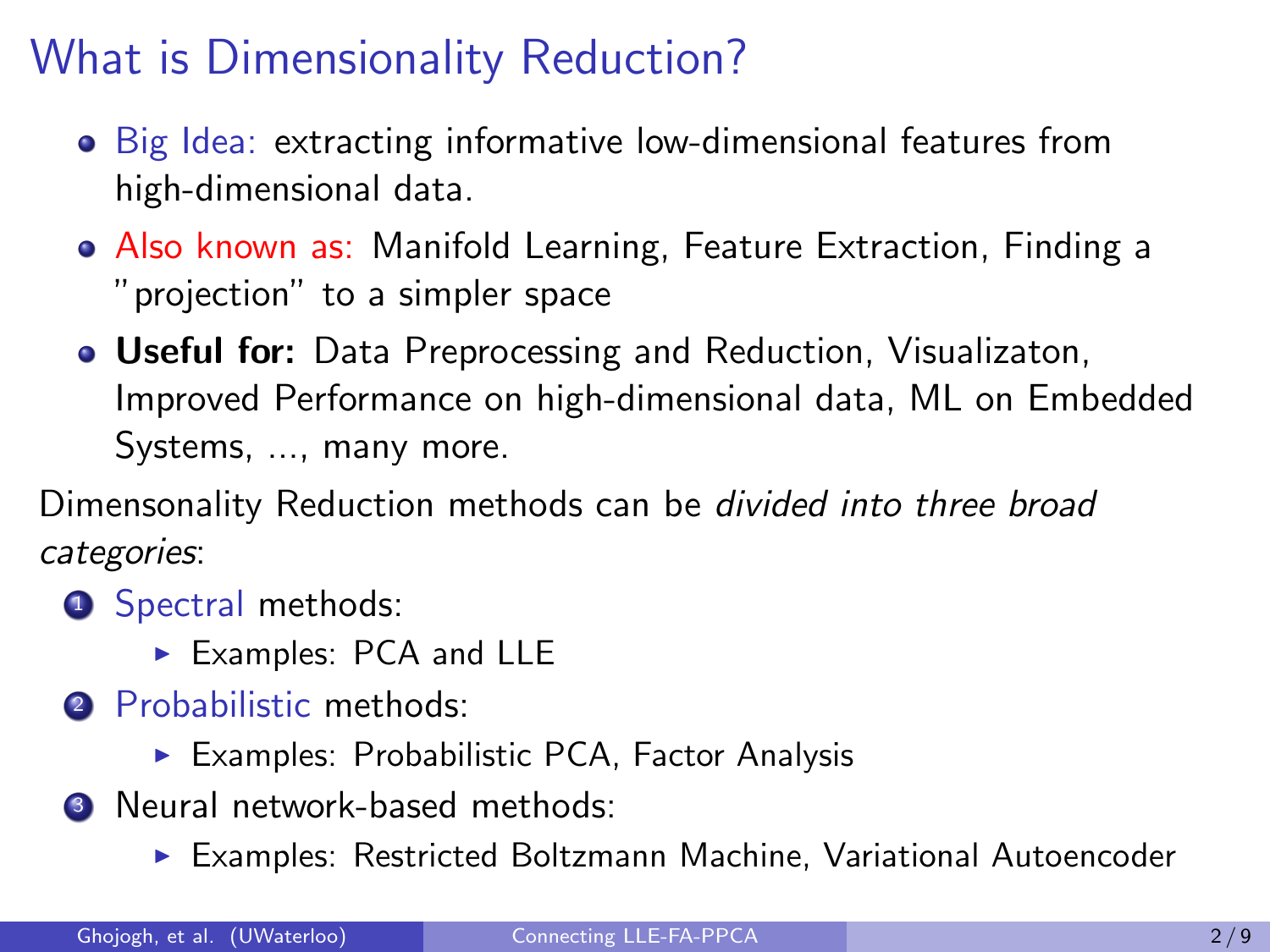# Building a Bridge

In this work we build a bridge between the *spectral* and *probabilistic* approaches to Dimensionality Reduction.

In particular, we look at these three methods:

- **1** Factor Analysis
- 2 Probabilistic PCA
- <sup>3</sup> LLE

We show:

- how these methods are all tightly related,
- and how this relationship explains their different properties.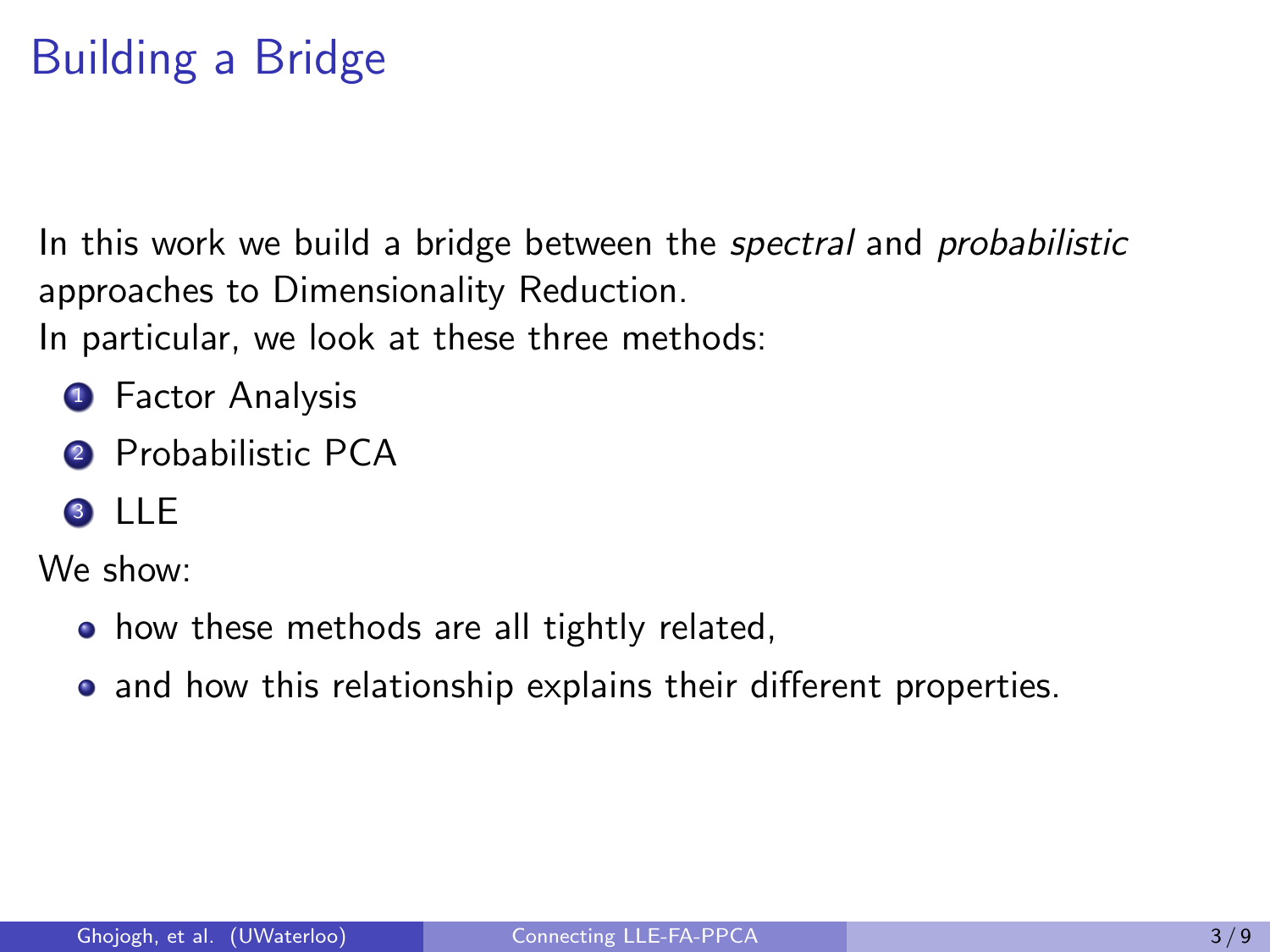## Factor Analysis

Factor analysis [\[1,](#page-8-1) [2\]](#page-8-2) assumes that every data point  $\boldsymbol{x}_i$  is generated from a latent factor  $w_i$  [\[3\]](#page-8-3).

<span id="page-3-0"></span>

$$
\mathbf{x}_i := \mathbf{\Lambda} \mathbf{w}_i + \boldsymbol{\mu} + \boldsymbol{\epsilon},
$$
  
\n
$$
\mathbb{P}(\mathbf{x}_i | \mathbf{w}_i, \mathbf{\Lambda}, \boldsymbol{\mu}, \mathbf{\Psi}) = \mathcal{N}(\mathbf{x}_i; \mathbf{\Lambda} \mathbf{w}_i + \boldsymbol{\mu}, \mathbf{\Psi}).
$$
\n(1)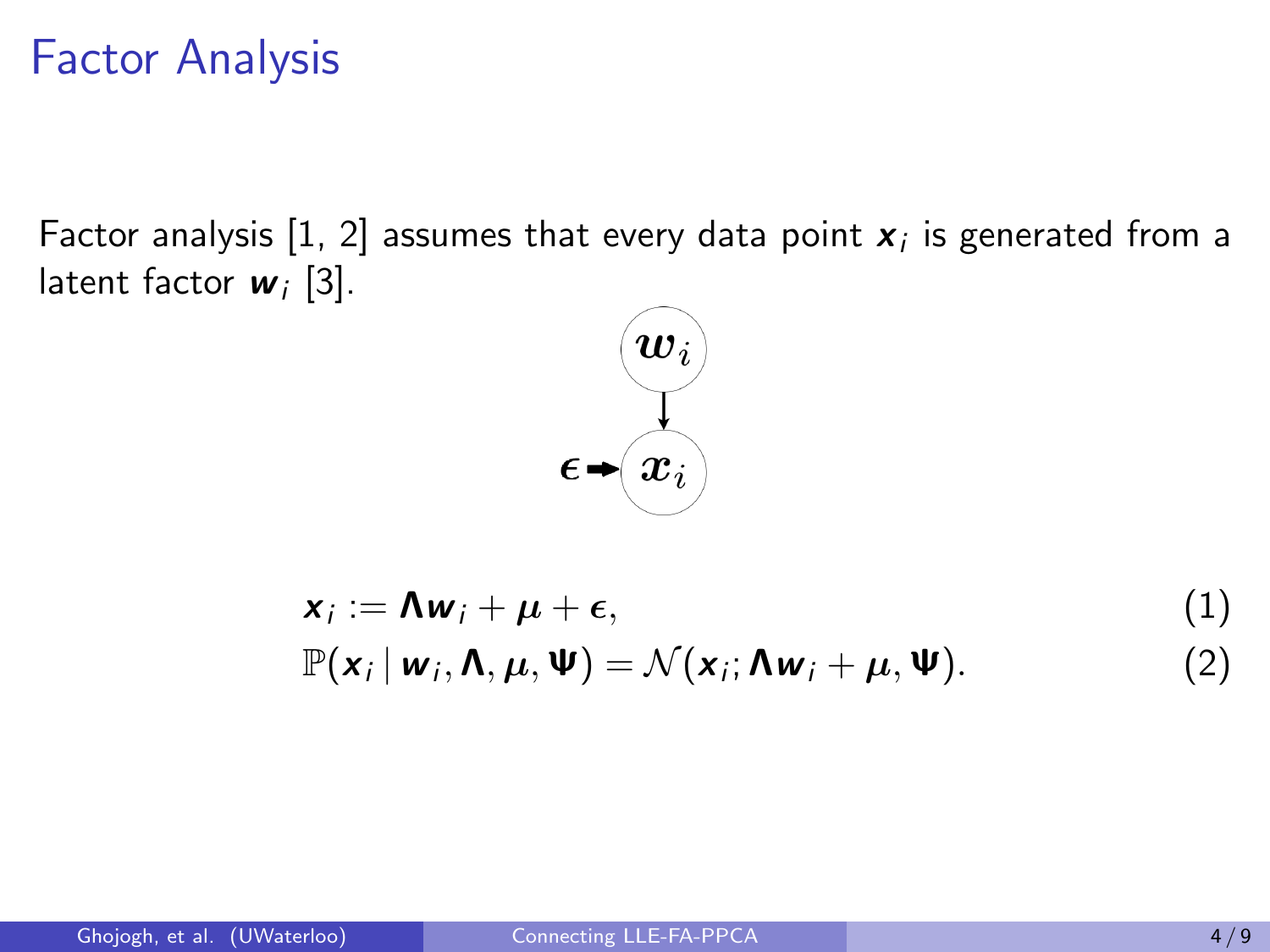## Probabilistic PCA

Probabilistic PCA [\[4,](#page-8-4) [5\]](#page-8-5) is a special case of factor analysis where the variance of noise is equal in all dimensions of data space with covariance between dimensions, i.e. [\[3\]](#page-8-3):

$$
\Psi = \sigma^2 I. \tag{3}
$$

Therefore:

$$
\mathbf{x}_i := \mathbf{\Lambda} \mathbf{w}_i + \boldsymbol{\mu} + \boldsymbol{\epsilon}, \tag{4}
$$

$$
\mathbb{P}(\epsilon) = \mathcal{N}(\mathbf{0}, \sigma^2 \mathbf{I}),\tag{5}
$$

$$
\mathbb{P}(\mathbf{x}_i \,|\, \mathbf{w}_i, \mathbf{\Lambda}, \boldsymbol{\mu}, \sigma^2 \mathbf{I}) = \mathcal{N}(\mathbf{x}_i; \mathbf{\Lambda} \mathbf{w}_i + \boldsymbol{\mu}, \sigma^2 \mathbf{I}). \tag{6}
$$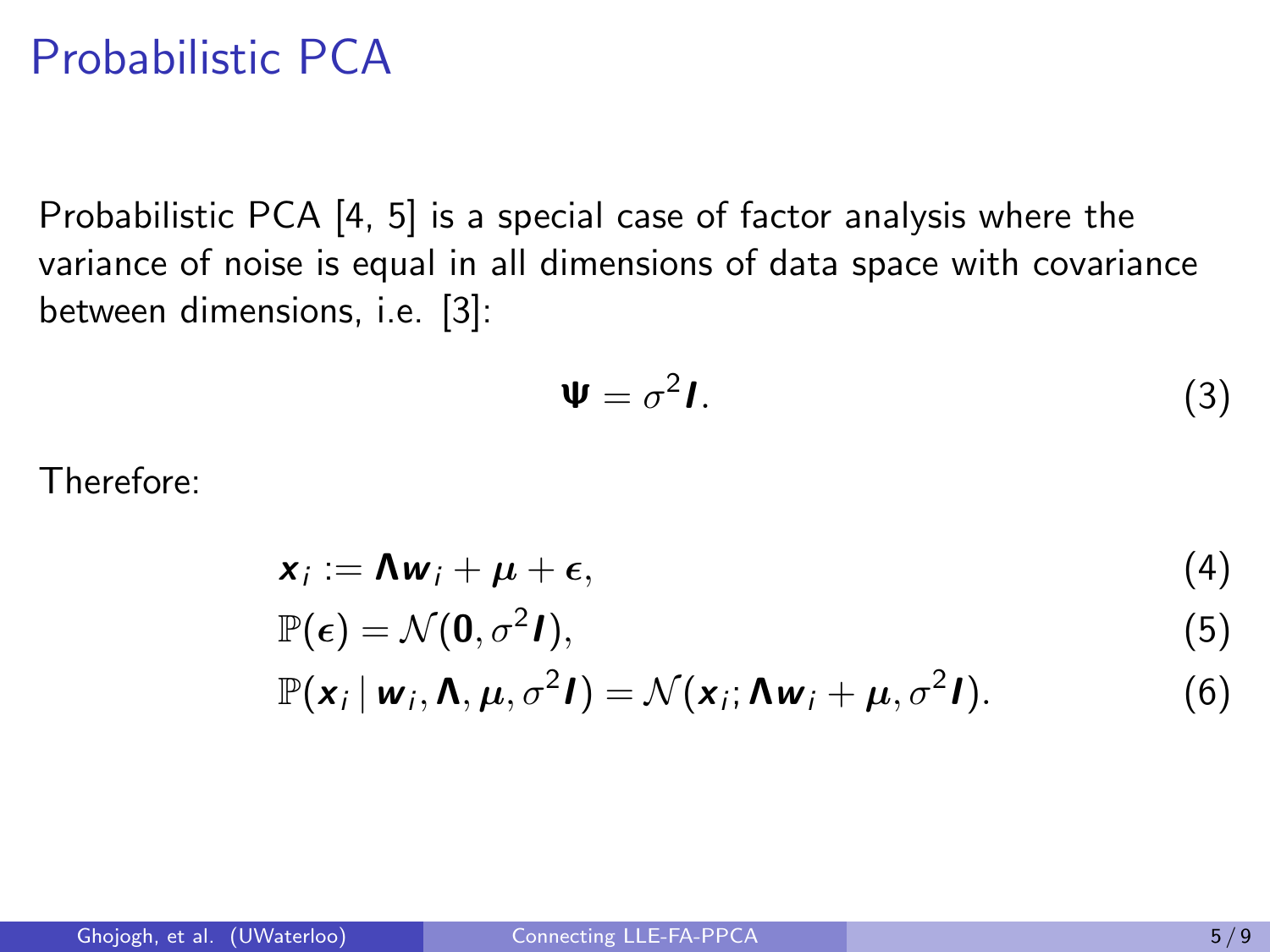# Locally Linear Embedding (LLE)

LLE [\[6,](#page-8-6) [7\]](#page-8-7) has two main steps [\[8\]](#page-8-8):

- **•** linear reconstruction
- **·** linear embedding

Linear reconstruction of LLE can be seen stochastically where every point  $x_i$  is conditioned on and generated by its reconstruction weights  $w_i$  as a latent factor:

$$
x_i = X_i w_i + \mu, \qquad (7)
$$

<span id="page-5-0"></span>
$$
\mathbb{P}(\mathbf{w}_i) = \mathcal{N}(\mathbf{w}_i; \mathbf{0}, \mathbf{\Omega}_i). \tag{8}
$$

The covariance  $\Omega_i$  can be learned by Expectation Maximization (EM).

- **If**  $\Omega_i = \sigma_i I$  **is assumed (like in Probabilistic PCA), we'll have** close-form solution (as in the Probabilistic PCA).
- See our paper at the conference for more details.

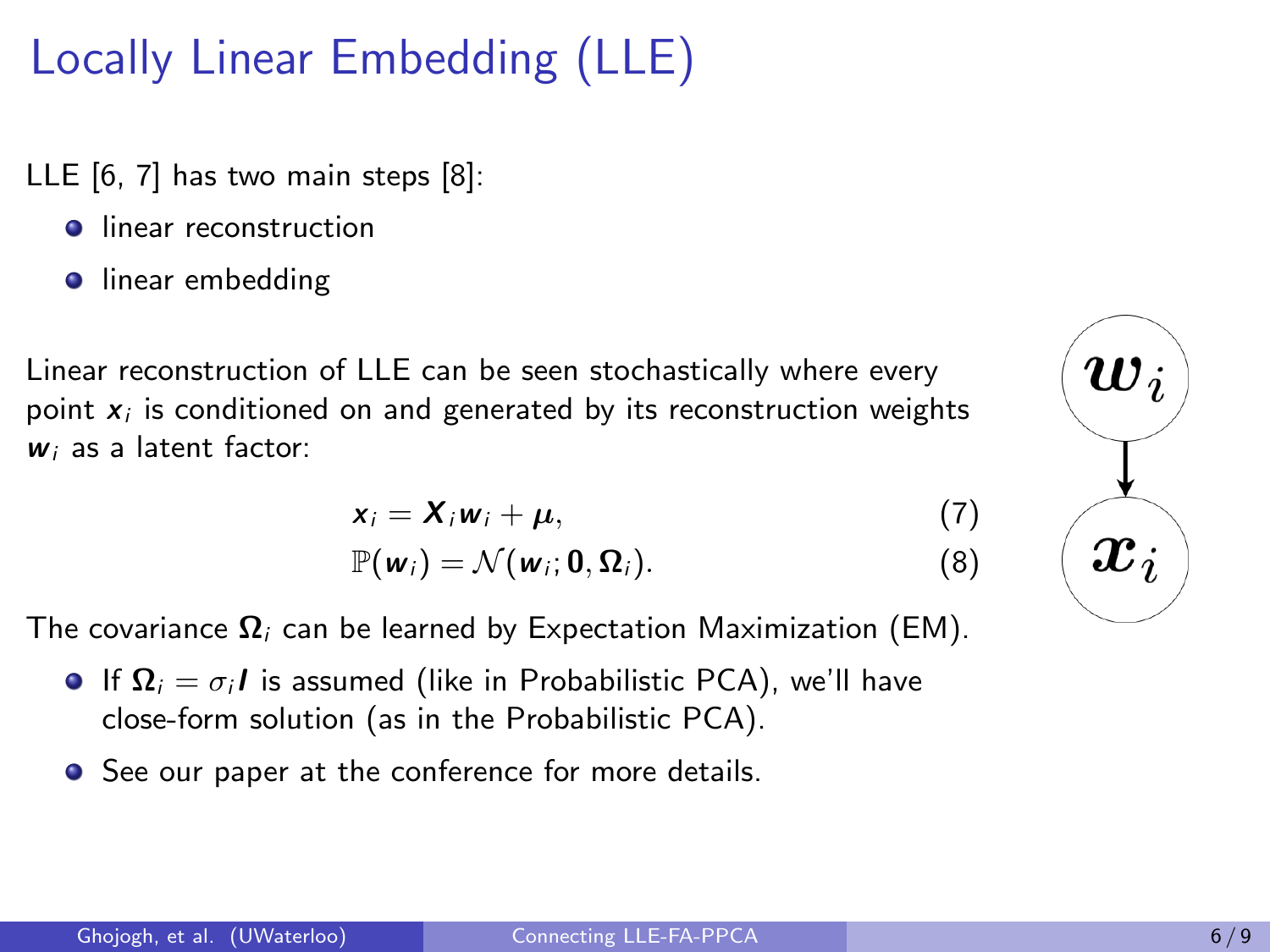Connection of LLE, Factor Analysis, and Probabilistic PCA

• Comparing Eqs.  $(1)$  and  $(7)$ :

 $\bm{x}_i := \bm{\Lambda}\bm{w}_i + \bm{\mu} + \bm{\epsilon}, \quad \text{(factor analysis, probabilistic PCA)}$  $x_i = X_i w_i + \mu$ , (LLE)

shows that data point  $\boldsymbol{x}_i$  is conditioned on some latent variable  $\boldsymbol{w}_i$ (using a transformation matrix), in all methods of factor analysis, probabilistic PCA, and LLE.

- In factor analysis and probabilistic PCA:  $\bm{x}_i := \bm{\Lambda}\bm{w}_i + \bm{\mu} + \bm{\epsilon}.$ 
	- ▶ Global matrix Λ
	- $\triangleright$  So it is data-independent (it is the same matrix for all data points).
- In LLE:  $x_i = X_i w_i + \mu$ .
	- $\blacktriangleright$  local matrix  $\chi_i$
	- $\triangleright$  So it is data-dependent (it is different for every data point).
- This explains why factor analysis and probabilistic PCA are linear methods and LLE is a nonlinear algorithm.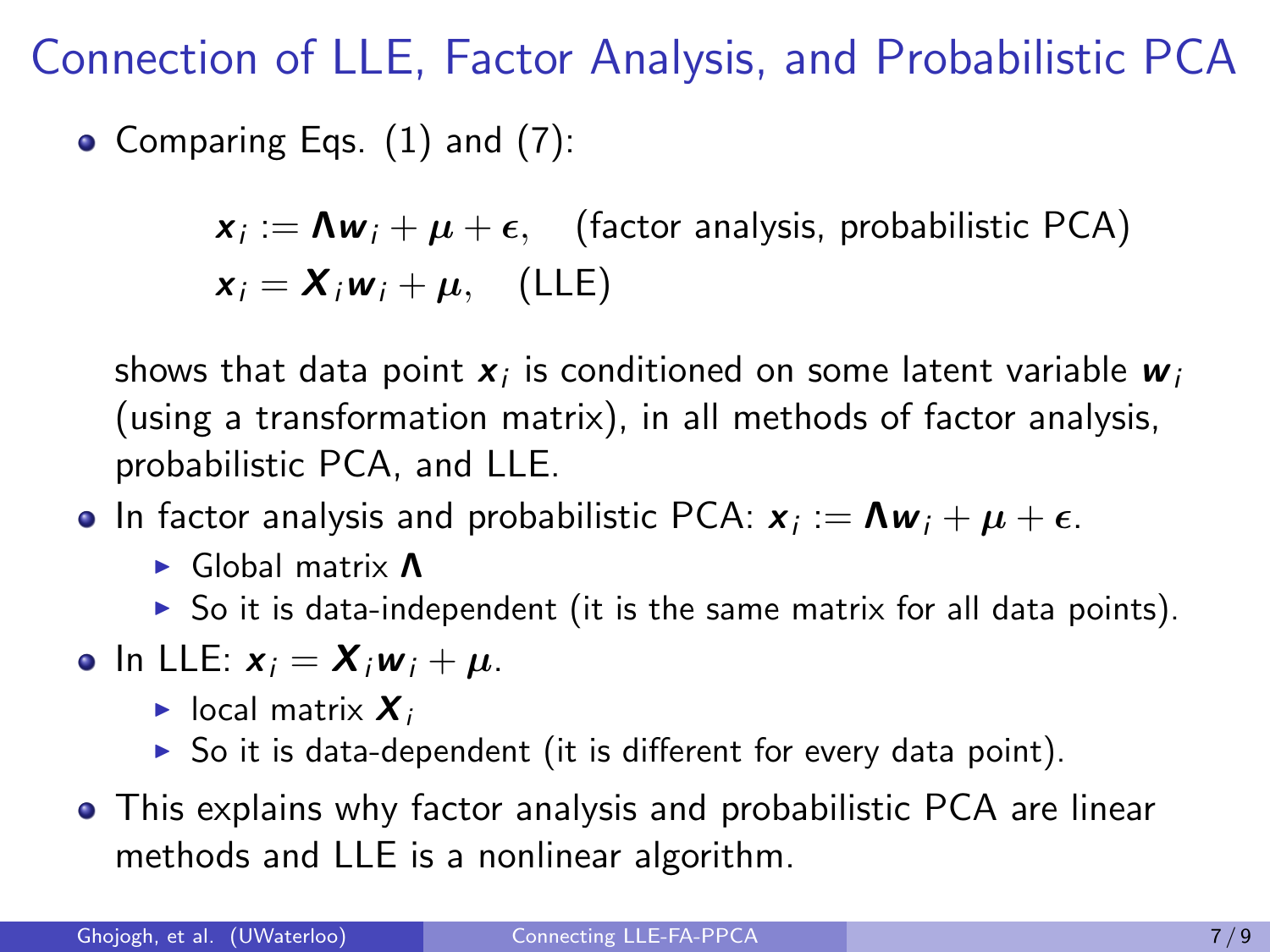## Thank You

- "Theoretical Connection between Locally Linear Embedding, Factor Analysis, and Probabilistic PCA"
- **Benyamin Ghojogh, Ali Ghodsi, Fakhri Karray, Mark Crowley**
- PubPub (7eqtuyyc): caiac.pubpub.org/pub/7eqtuyyc

#### Acknowledgements

- Research funded in part by:
	- ▶ NSERC Discovery Grant Program, CRD Grants on Digital Pathology
	- ▶ NRC Collaboration Centre Programs